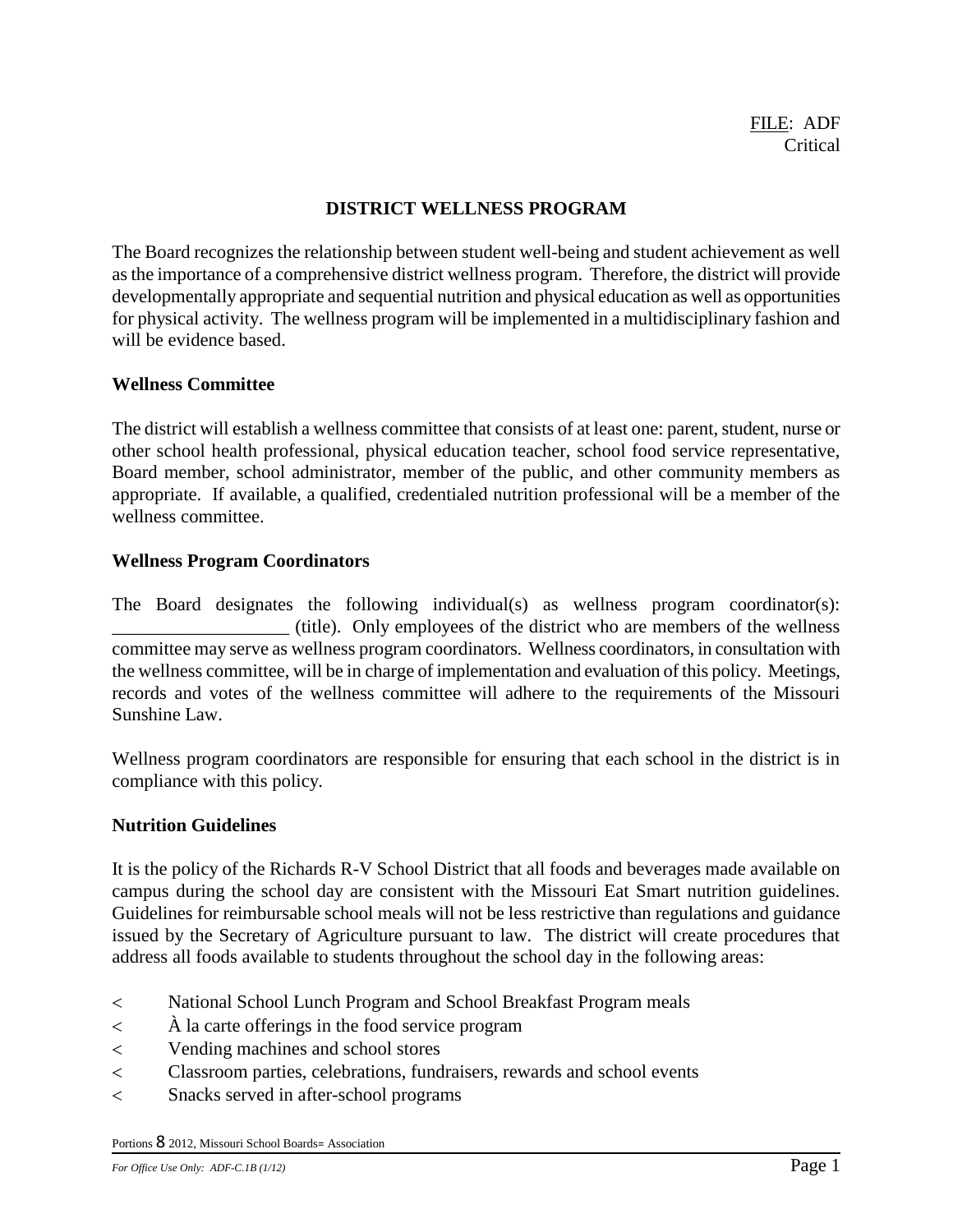FILE: ADF **Critical** 

### **Nutrition Promotion and Education**

The district will provide nutrition education aligned with the Show-Me Standards and Missouri's Frameworks for Curriculum Development in Health/Physical Education in all grades. In addition, the district will disseminate nutrition messages and other nutrition-related materials received from the U.S. Department of Agriculture (USDA) to students, staff and the community through a variety of media and methods. The wellness program coordinators, in consultation with the wellness committee, will develop procedures that address nutrition education and promotion.

# **Physical Activity and Education**

The district will provide physical education and opportunities for physical activity in accordance with state requirements and aligned with the Show-Me Standards and Missouri's Frameworks for Curriculum Development in Health/Physical Education in all grades. The wellness program coordinators, in consultation with the wellness committee, will develop procedures that address physical education and physical activity.

# **Other School-Based Activities**

The wellness program coordinators, in consultation with the wellness committee, are charged with developing procedures addressing other school-based activities to promote wellness.

# **Evaluation**

The wellness committee will assess all education curricula and materials pertaining to wellness for accuracy, completeness, balance and consistency with the state's and district's educational goals and standards. Wellness program coordinators shall be responsible for devising a plan for implementation and evaluation of the district wellness policy and are charged with operational responsibility for ensuring that schools meet the goals of the district wellness policy. Wellness program coordinators will report to the Board annually regarding the content and implementation of the wellness program and make recommendations for modifications to this policy as appropriate. The report will be made available to the public on the district's website or by other appropriate means.

#### \* \* \* \* \* \* \*

*Note: The reader is encouraged to check the index located at the beginning of this section for other pertinent policies and to review administrative procedures and/or forms for related information.*